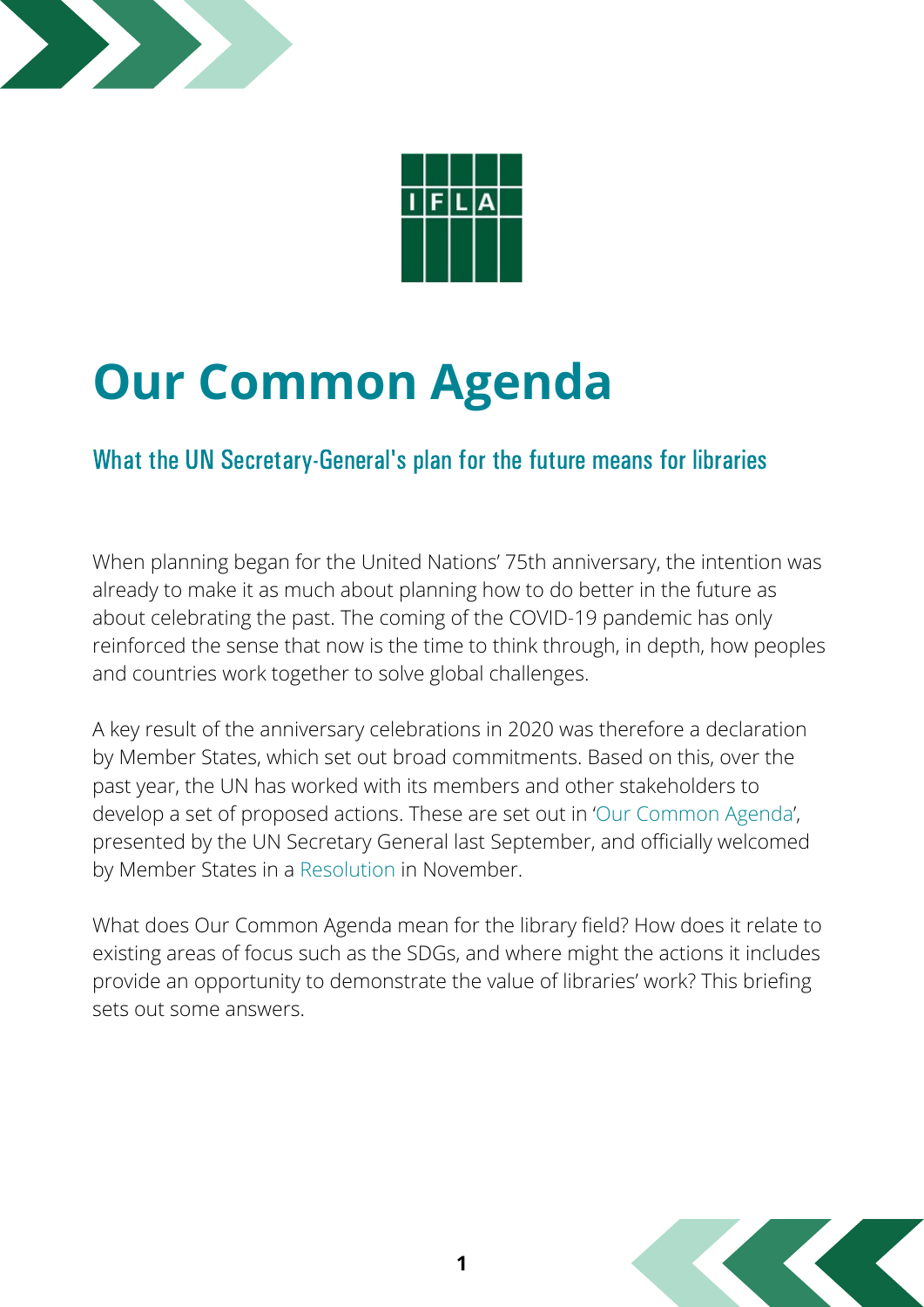# **An agenda for implementation**

The United Nations clearly already has a comprehensive agenda for sustainable development, in the form of the 2030 Agenda and its 17 Sustainable Development Goals. Our Common Agenda makes it clear that this continues to represent the primary roadmap for the UN's work in this area.

Our Common Agenda is rather more about the 'how' than the 'what' of the SDGs. It builds strongly on the acknowledgement that progress has not been fast enough, and that with COVID, there is a risk even of going backwards.

#### *12 Commitments from the Declaration for the UN's 75th Anniversary*

- *Leave no-one behind* 1.
- *Protect our planet* 2.
- *Promote peace and prevent* 3. *conflicts*
- *Abide by international law and* 4. *ensure justice*
- *Place women and girls at the* 5. *centre*
- *Build trust* 6.
- *Improve digital cooperation* 7.
- *Upgrade the United Nations* 8.
- *Ensure sustainable financing* 9.
- *Boost partnerships* 10.
- *Listen to and work with youth* 11.
- *Be prepared* 12.

Indeed, there is a strong emphasis on the costs of business as usual, and the urgency of action, with powerful sections setting out positive and negative scenarios of the future depending on the choices made.

As such, a lot of the ideas in the report are about how to strengthen the structures and underlying conditions that make it possible to deliver policy change effectively, as well as to ensure a stronger focus on the future.

Clearly, in doing this, the report does focus more strongly on some areas of the SDGs than others, in particular health and climate change, but there is also a lot about how we can build more equal societies and mobilise resources for development.

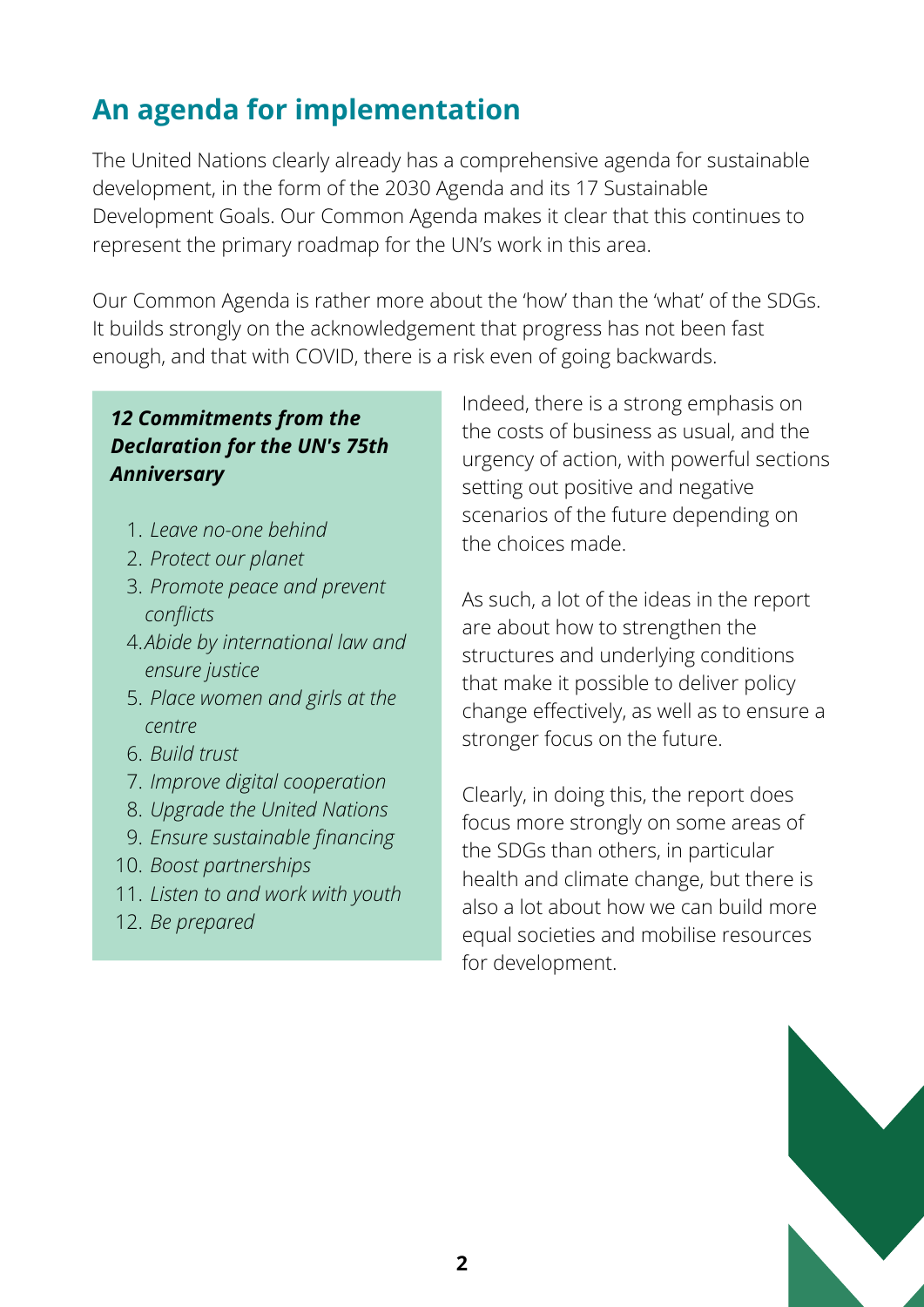# **A new social contract**

A key theme that appears in the report is that of creating a new social contract – an idea that appears also in the Futures of Education Report recently released by UNESCO.

In this context, the social contract refers to the shared values and rules that allow people to live together in societies, and governments to operate effectively. Solidarity between people is a key element of this, with the report arguing that this needs, urgently, to be felt at a global level.

For example, it includes the recognition and protection of human rights, the provision of public goods and basic services such as education, health, and connectivity, and the sort of trust that means that people have confidence in what their governments say, and in each other.

Crucially, as part of this, there is an emphasis on inclusion – both in terms of ensuring that no member of our societies is left out or left behind in terms of the opportunities they have and services their receive, and in terms of being included in the process of developing and defining policy itself.

Key immediate priorities include accelerating a global vaccination programme, as well as meaningful action to combat climate change, biodiversity loss and pollution. Decent housing for all, social protection and peace also feature as key things that a new social contract should help deliver.

The concept of a new social contract, as set out in the report, includes a number of key points for libraries:

*"[A new social contract] should also include updated governance arrangements to deliver better public goods and usher in a new era of universal social protection, health coverage, education, skills, decent work and housing, as well as universal access to the Internet by 2030 as a basic human right. I invite all countries to conduct inclusive and meaningful national listening consultations so all citizens have a say in envisioning their countries' futures"*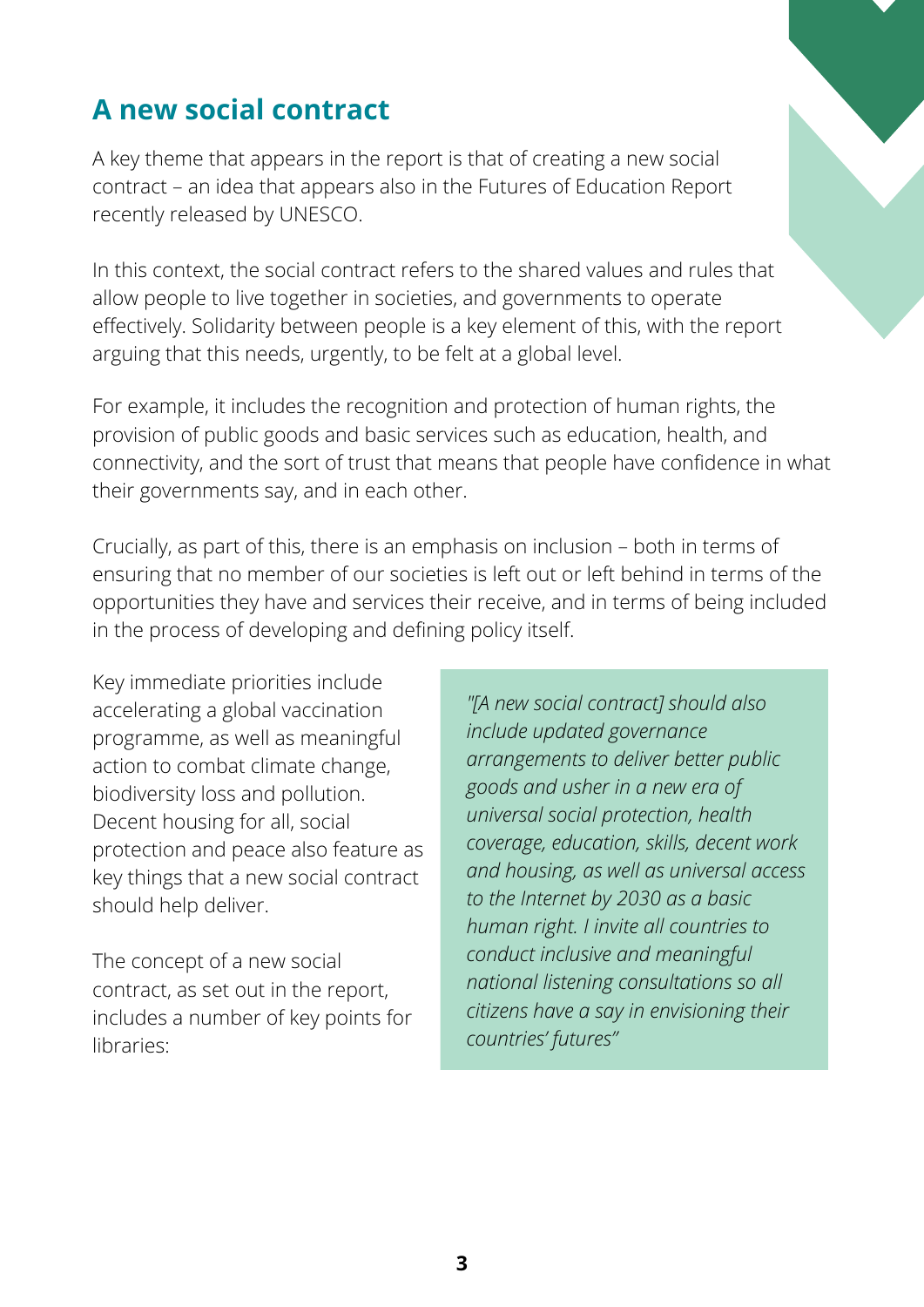

**Combatting misinformation**: Our Common Agenda makes tackling the 'infodemic' one of its key priorities. This is not just needed as a way of ensuring the effectiveness of actions to limit the spread and harm done by the pandemic, but also for wider policy effectiveness and trust.

The report places a lot of pressure for action on governments themselves, underlining their responsibility to provide trustworthy information, offering a reality check for societies. It calls for a global code of conduct that promotes integrity in public information, and implicitly strongly criticises those politicians who have spread lies and pseudoscience.

"*While vigorously defending the right to freedom of expression everywhere, we must equally encourage societies to develop a common, empirically backed consensus on the public good of facts, science and knowledge. We must make lying wrong again. [...] I urge acceleration of our efforts to produce and disseminate reliable and verified information"*

Yet it also implies that there needs to be a broader effort to develop common, empirically backed consensus on the public goods of facts, science and knowledge, and a greater readiness to call out and condemn those who lie. It sees a particular role for institutions in countering misinformation and discrimination.

**Digital inclusion**: following on from the work of the **High Level Panel on Digital** [Cooperation](https://www.un.org/en/sg-digital-cooperation-panel) a couple of years ago, getting everyone connected remains high on the agenda. It is a necessary precondition for online government services being able to achieve their goals, given the risk of overlap between those who most need help, and those who aren't online.

Ensuring that everyone gets online can create new possibilities for participation in policy-formation and decision-making, access to justice, education and other opportunities, and more. In particular, the report highlights efforts to get every school connected to the internet, in order to support education.

At the same time, the report is clear that there are many challenges to be overcome in the online world – see below for more.

**Reaffirming human rights**: Our Common Agenda underlines that human rights, along with security and sustainable development, are one of the three key goals of the United Nations, and central to the proposed new social contract.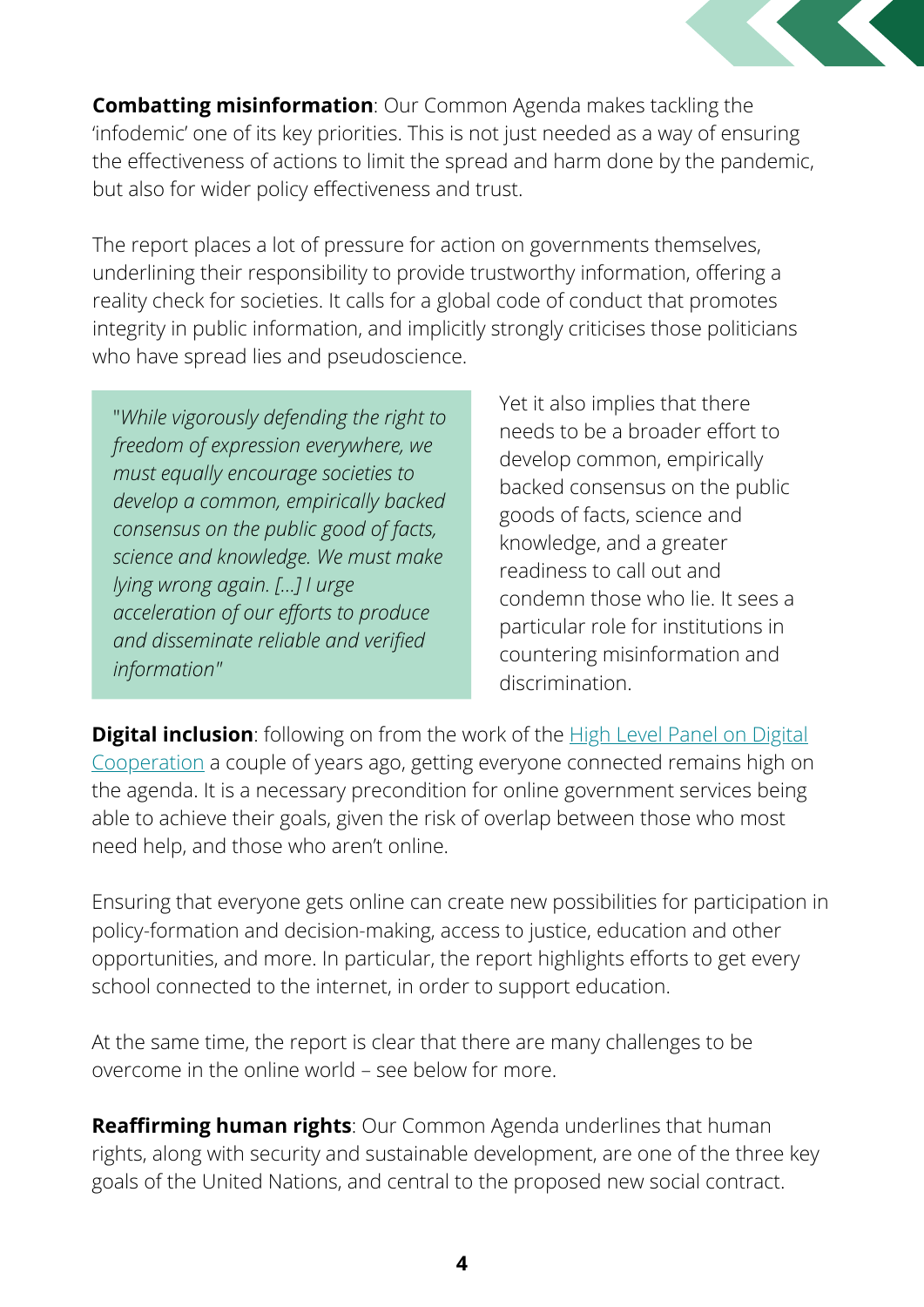The SDGs already provide a strong reminder of the importance of protecting human rights, a point that the Agenda repeats. It sets out that human rights should be seen as a 'problem solving' instrument – something that, if guaranteed, can be a means of avoiding conflicts in the first place.

This applies both to freedoms – of expression, opinion, and access to information – and rights – for example to culture, education, health and beyond.

Connected to this is the drive to consider more than economic growth as a measure of success, and rather find ways of measuring whether we are managing to ensure that everyone is realising their rights and potential.

*"Underpinning the social contract is an unequivocal commitment to human rights. In my Call to Action for Human Rights, I set out seven domains in need of particular attention, which are reflected across Our Common Agenda. Implementation of the full spectrum of human rights is at the heart of our capacity to recover from the pandemic, renew the social contract and more. Civil, political, economic, social and cultural rights are mutually reinforcing, indivisible and universal, not ordinary services with a market-set price tag but essential factors in building more inclusive societies. Promoting and protecting civic space makes societies stronger and more resilient, building on the right to participate and freedom of expression, association and assembly."*

## **A focus on the future**

The next big area of focus in Our Common Agenda is the understanding that more needs to be done to take account of the future in the actions we take today. This is of course an idea at the heart of the notion of sustainability – that we should not compromise the future through what we do in the present.

The need for solidarity between generations, and proper investment in youth, is therefore central, with offering opportunities for voice and participation, quality education, and sustainable jobs high on the agenda. By engaging young people more effectively, the hope is, they will also feel readier themselves to act and get involved in efforts to achieve sustainable development.

For libraries, the emphasis on the need to rethink education is particularly relevant, with the report pointing out the worryingly high number of young people who are still functionally illiterate, and linked to this, limited provision of early childhood education and learning.

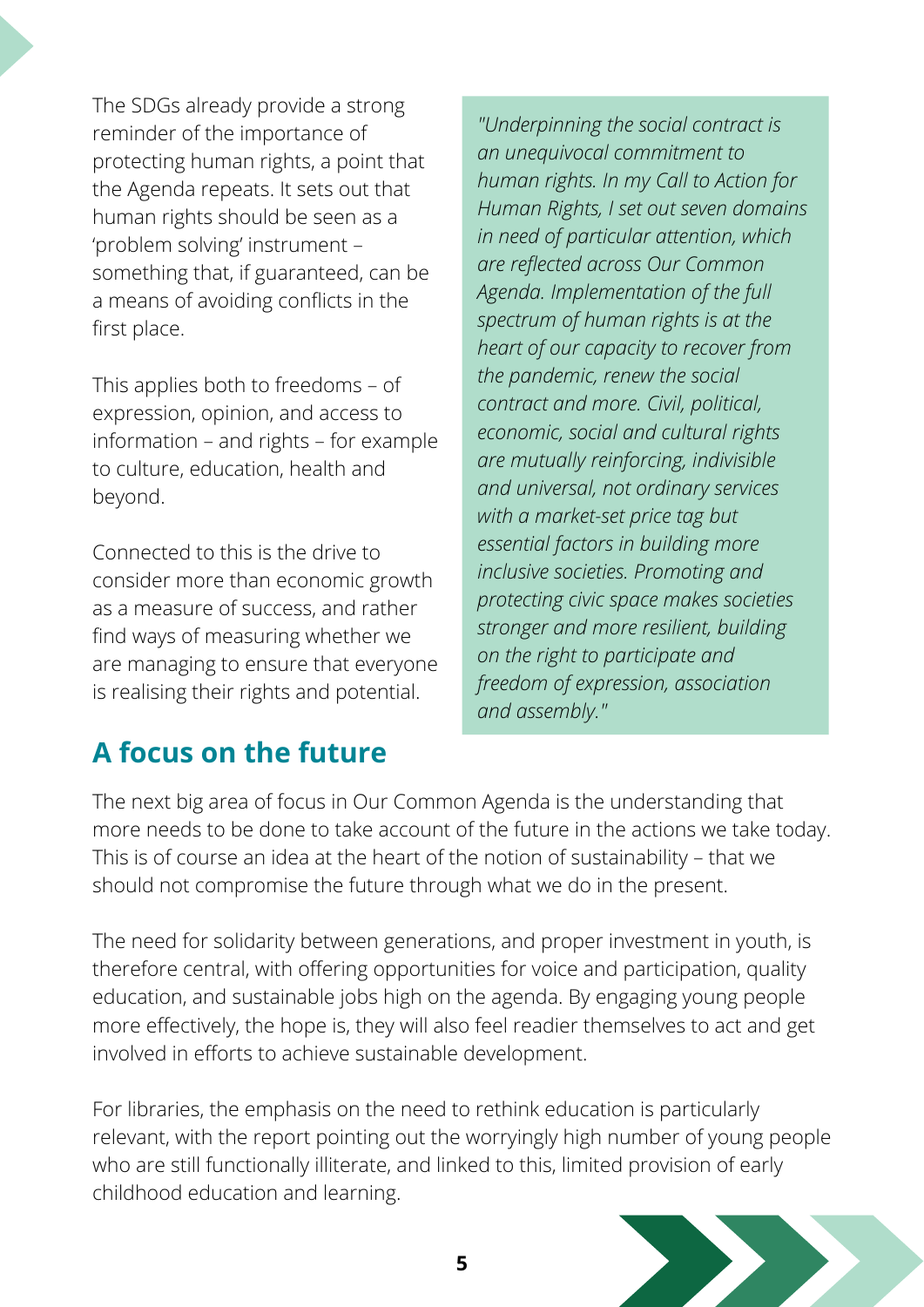The Agenda also sets out the need to provide more effective lifelong learning opportunities, including in order to help young people to complement what they have picked up at school, especially in order to develop the skills needed for employment and entrepreneurship.

In parallel with this, the Secretary General sets out a strong interest in futures thinking, proposing both the creation of a Futures Laboratory at the UN, and promoting relevant reflections at the national and local levels.

## **A renewal of global governance**

*"The United Nations, Governments, the private sector and civil society could come together as a multistakeholder digital technology track in preparation for a Summit of the Future to agree on a Global Digital Compact. This would outline shared principles for an open, free and secure digital future for all. Complex digital issues that could be addressed may include: reaffirming the fundamental commitment to connecting the unconnected; avoiding fragmentation of the Internet; providing people with options as to how their data is used; application of human rights online; and promoting a trustworthy Internet by introducing accountability criteria for discrimination and misleading content. More broadly, the Compact could also promote regulation of artificial intelligence to ensure that this is aligned with shared global values."*

Our Common Agenda is clear that one of the key barriers to success in addressing global challenges is the weakness of global governance. This, in turn, leads to an under-supply of global public goods – things that we all benefit from, but risk not being delivered without coordination. Crucially, it implies a step away from a situation where countries act unilaterally, rather than after considering others, given that this often leads to a worse result for everyone.

This applies most obviously in the case of health and the fight against the pandemic, and climate change. There is a need both for better coordinated action between countries, for example to ensure that everyone has access to vaccines, and also to support institutions such as the World Health Organisation or the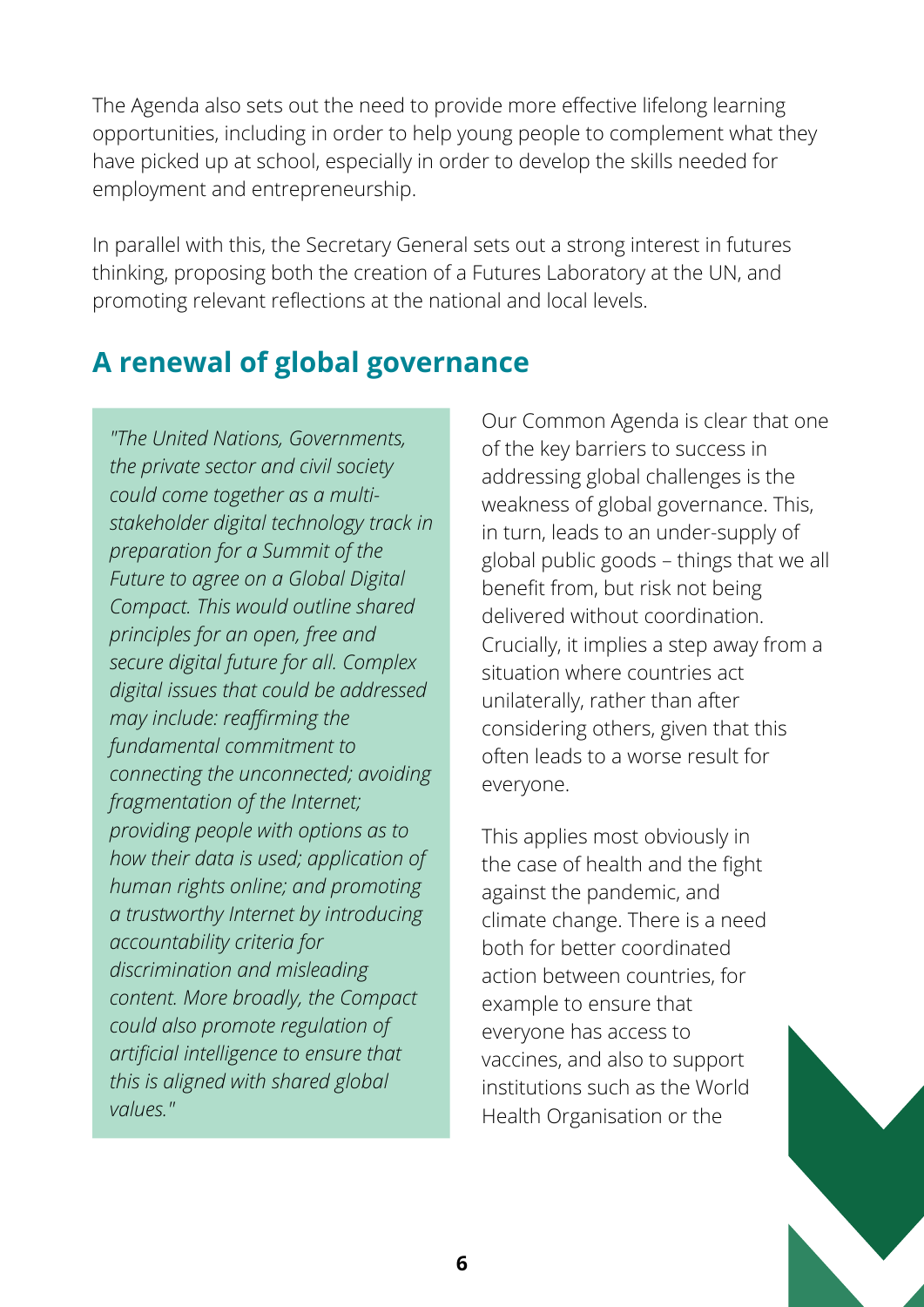UNFCCC which provide a space and support for decision-making.

For libraries, Our Common Agenda's focus on the governance of the internet as a global public good is particularly interesting. It argues that more needs to be done to realise the positives, and tackle the negatives of the internet, and even worries that otherwise, these downsides will overshadow the benefits. The report therefore calls for a Global Digital Compact that could address issues such as universal connectivity, protecting rights online, promoting accountability for misleading content and avoiding fragmentation (here understood as the phenomenon of 'echo chambers', although it could also refer to concerns about 'balkanisation' - i.e. a series of national internets, not a global one).

A further interesting angle is the focus on what steps are needed globally in order to promote innovation and resilience in developing countries, and developing a global commons (arguably including knowledge and information), for example through reforming intellectual property rights to make them more flexible. The importance of allowing for the transfer of technologies, and the promotion of research capacity within developing countries is made clear – an area where libraries certainly have a role to play.

## **Next steps at the United Nations**

Our Common Agenda recommends a wide range of actions which could help deliver on its ambitions. The UN's Member States have encouraged the Secretary General to develop these ideas further, and so we can expect to see new events and processes emerging over the coming year. Ones of particular interest to libraries are likely to be:

**Global Digital Compact**: as highlighted above, this would focus on universal connectivity, including all schools, avoiding internet fragmentation, protecting data and human rights, regulating artificial intelligence, stronger accountability for discrimination and misleading content, and promoting the idea of digital commons as a public good.

**World Social Summit**: planned for 2025, this would take stock of progress towards providing universal social protection and basic services to all, including health, education and housing. It would provide an opportunity to update the [Copenhagen](https://www.un.org/en/development/desa/population/migration/generalassembly/docs/globalcompact/A_CONF.166_9_Declaration.pdf) Declaration of 1995, which provides a basis for the work of the UN Commission on Social Development.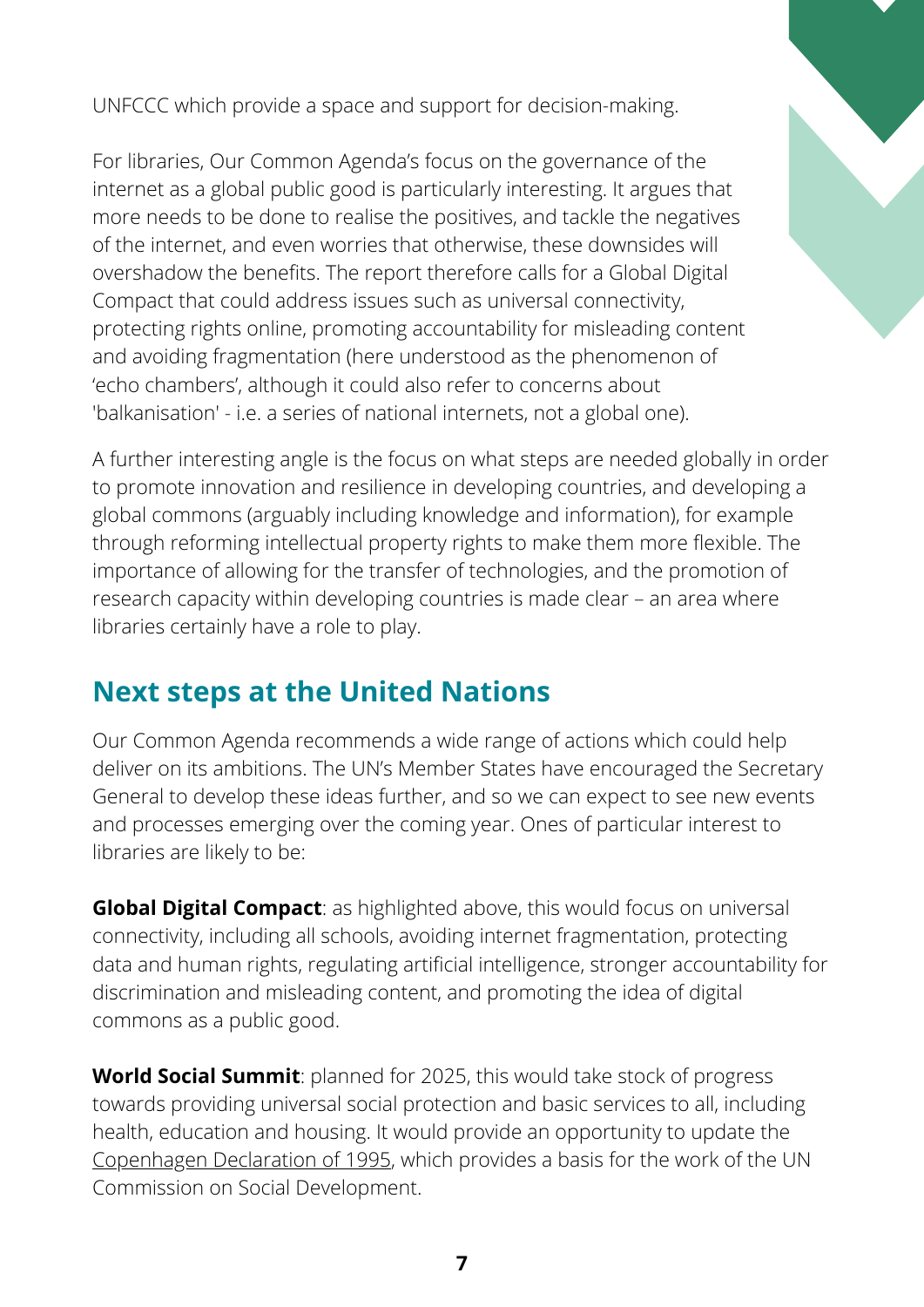

**Transforming Education Summit**: already planned for September 2022, this will draw on the lessons from the Futures of Education report prepared by UNESCO, which makes a number of recommendations that could mean a stronger recognition of libraries and library services in education policies and strategies.

**Futures Laboratory**: this would bring together capacity within the UN to carry out future impact assessments, conduct foresight, and build wider capacity to assess futures and risks. Libraries could play a key role here, not just as a source of information for such studies, but also as a venue for holding such reflections at the local level.

**UN Office for Youth**: building on the role of the existing UN Envoy for Youth, this would help ensure a stronger focus on the needs and priorities of younger people across the UN's work. This would be an interesting potential area of focus for libraries, especially those working to support youth skills and opportunity.

**A Code of Conduct on Integrity in Public Information**: as highlighted above, this is a recommendation from the Secretary General, who suggests that this is something that could be explored together with States, media outlets and regulatory bodies. There is a strong potential role for libraries here, both in highlighting library concerns, and as part of the implementation infrastructure.

**Consultation with Local and Regional Government**: as part of a more inclusive multilateralism, Our Common Agenda suggests establishing an Advisory Group on Local and Regional Governments. This is interesting for libraries, given that sub-national governments are often better aware of the contribution that libraries, and culture more broadly, can make to development.

In each of these areas, there will be opportunities both to promote the inclusion of the experiences and insights of libraries, and to work to ensure that there is stronger recognition of the importance of access to information and library services.